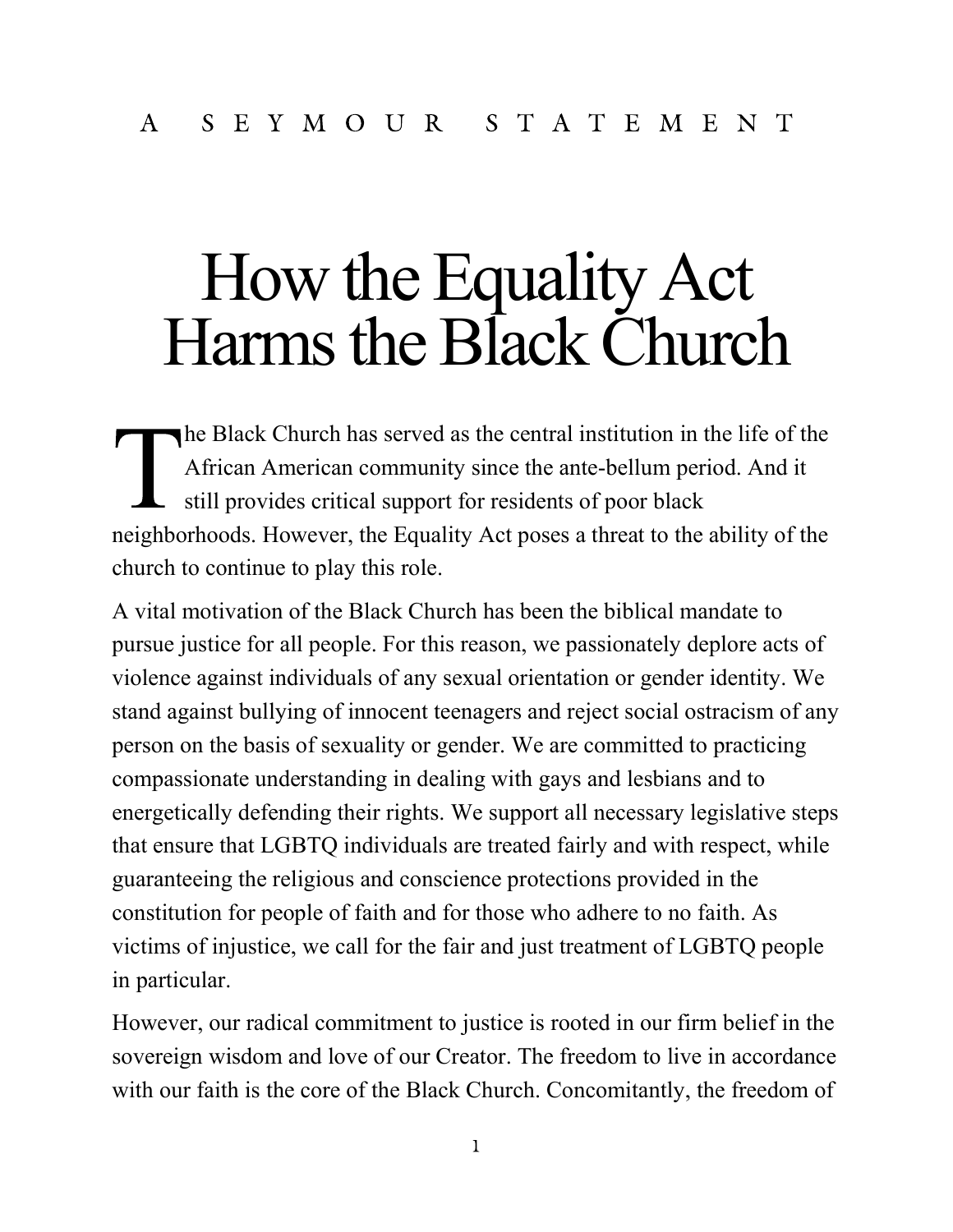every individual to obey her conscience is vital to the integrity of our nation. This freedom is at stake in the Equality Act.

The United States Congress is currently considering the Equality Act, H.R. 5, to expand nondiscrimination provisions for the LGBTQ community on the back of federal civil rights protections enacted to combat race discrimination. The provisions of the Civil Rights Act were created to address the legacy of slavery and the historical pattern of discrimination on the basis of race. The insinuation that sexual orientation and gender identity are analogous to race is obviously false. This comparison implies, incorrectly, a historical and existential equivalence between the experience of African Americans, who suffered the unique horrors of white supremacy, slavery, rape, terrorism and apartheid in the U.S. and the harm that LGBTQ individuals have endured.

For the black church, the ability to take action based on our faith is central to lives. Over 90% of our churches offer youth services, over 80% provide cash assistance, over  $70\%$  operate food pantries and over  $65\%$  carry out voter registration. These churches provide critical support for all poor and suffering residents of their communities. The role that the Black Church has played during the pandemic has been equally important. Congregations have provided emotional and practical support for the most vulnerable; clergy have mobilized resources to address vaccine hesitancy; churches have served as vaccination sites, in collaboration with government at all levels. But the Equality Act would jeopardize the church's ability to offer services to members outside their congregation. At great loss to our communities.

Since the Black Church upholds the biblical vision of human sexuality, gender and marriage churches would be forced to limit their services to their needy neighbors and the public in general. If they failed to do so, they would be vulnerable to law enforcement action under the Equality Act.

Furthermore, clergy will be pressured to censor orthodox Christian teaching on gender, sexuality and marriage. Otherwise, they will face potential legal